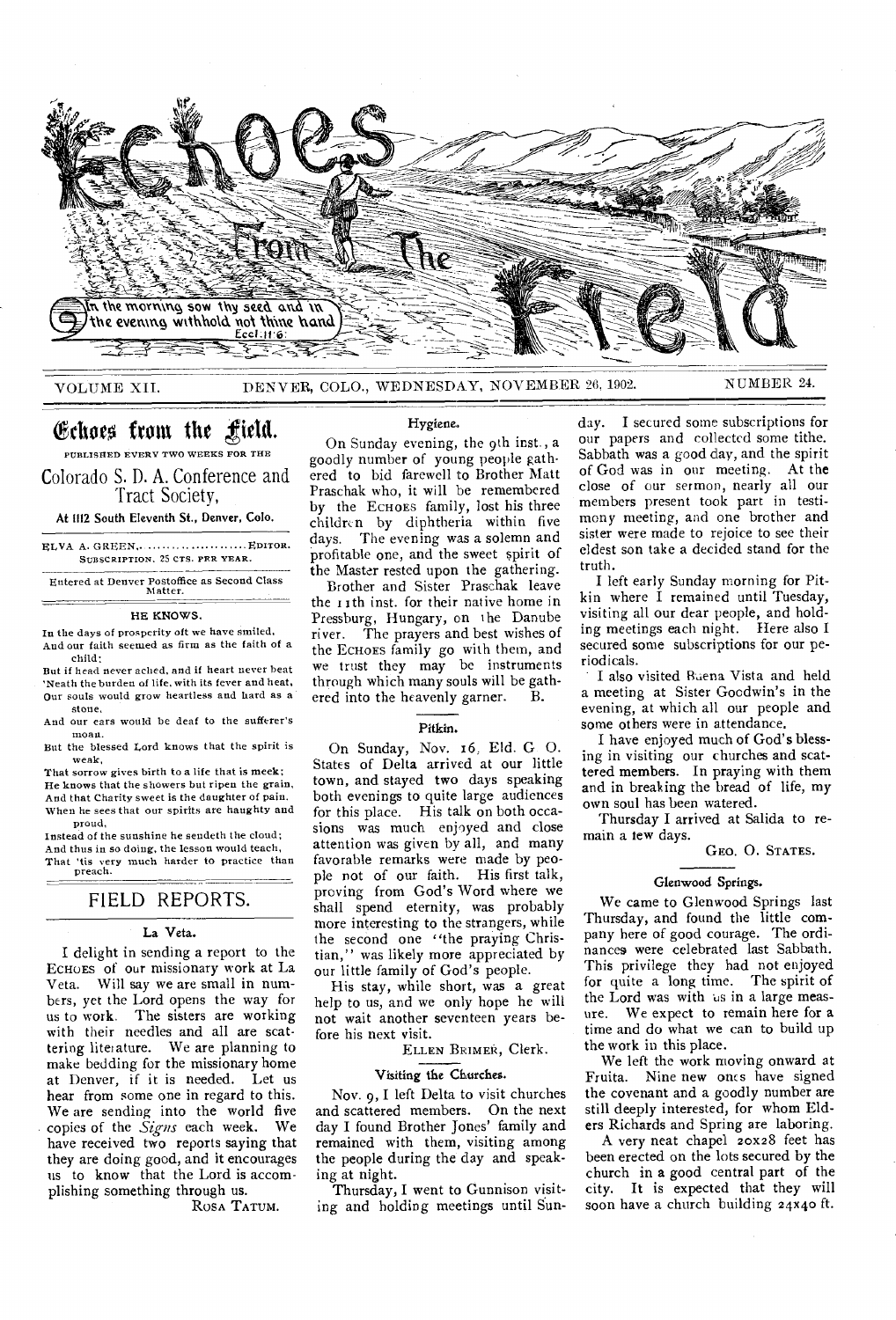We enjoyed very much our work in District number 4.

It was our privilege to attend the camp meeting at Delta for a part of the time. Quite a goodly number of strangers were in attendance, and the Lord blessed his servants in presenting the truth. The church at Delta was much encouraged. The meetings were held in the church, as the nights were too cold for comfort in a tent. The laborers present were Elders Richards and States, Bro. Frederick and the writer.

We also enjoyed some good meetings with the church at Grand Junction. Quite a few from this church expect to attend the Conference in<br>Denver. G. W. ANGLEBARGER. G. W. ANGLEBARGER.

## - Who Will Go?

The Message for the world at this time reveals the love of God in its fullness. It is Satan's delight to conceal from men God's infinite love and cause them to think that he is stern and unjust. The everlasting gospel to be given to "every nation, and kindred, and tongue, and people" reveals the love of God in giving all the opportunity to accept eternal life if they will. All can not hear this gospel through God's delegated preachers, and many are prejudiced and will not hear.

So the Lord has devised other ways and means whereby all may receive a knowledge of his love for them. Our books reveal the love of God, and if the seed is sown, the word will not return unto the Lord void of its sure results, for he giveth the increase, and this special message will find access to hearts.

The Lord calls for consecrated canvassers to take up this work that he has ordained in order that people may learn the truth contained in the hooks. A consecrated canvasser will feel a burden for the work. A love for money and worldly gain will not induce him to turn a deaf ear to the Lord's call for workers. He will realize the responsibility resting upon him, and will strive to prepare himself to tell the story of love contained in the books he carries, explain the scriptures, pray with people, become acquainted with their desires to serve  $\dot{G}$  and point them to the Lamb of God that taketh away the sin of the world. Such a work as this will win hearts for Christ, break down prejudice, and sell the books containing the story of everlasting love. The printed pages will serve in rooting and grounding both hearers and readers in the truth.

Who will offer himself to this work? Who will respond to the call of the Lord? If we neglect to do this work we retard the progress of the message and delay our Lord's return, and prolong the reign of sin and misery. Jesus left his home in heaven to bring salvation to us. Will we not deem it a blessed privilege to yoke up with Christ to carry on the work he has established on earth ? We trust that many of our brethren and sisters in the Colorado Conference will respond to the Lord's invitation to become workers with him in saving souls for his kingdom. C. W. HARDESTY,

Gen'l Agt. Central Union Conf.

### Special Institute.

Some have asked me if there would be any help provided for those who desired to enter the work as canvassers, or Bible workers, during our coming Conference. I am glad it has been arranged to hold an institute beginning December fifteenth at Denver in the S. D. A. church.

I wish every church could send one at least who would take hold of the book work. This branch of the work is far behind, and we must arouse and enter the fields around us Good help will be provided to instruct both in the book work and in the Bible. I wish the Elders in our churches would help us gather together a company of good, earnest workers who will go forth with this message of truth burning upon the altar of their hearts.

All who expect to attend this Institute beginning December fifteenth and continuing to December thirty-first, should notify Elder S. F. Svensson, 1112 So Eleventh St., Denver, Colo., who will arrange for your lodging; also those who expect to attend the Conference meeting, December twenty-third to thirty first, should write to Eld. Svensson in plenty of time, so that his committee may secure your room.

The Denver church will room all the delegates free of charge. Board can be had at our health restaurant at reasonable rates. Begin now to prepare to come. Remember the dates. Institute, December fifteenth to thirtyfirst, Conference, December twentythird to thirty-first.

## G. F. WATSON.

Brother D. E. Scoles has organized a class in vocal physiology in the Denver church.

# THE SABBATH SCHOOL.

Conducted by MRS. G. F. WATSON.

## A Sabbath-School Missionary Exercise.

Suggestion. —After the reading of the Mis-sionary article at the general review time, ask a few previously prepared questions upon the same.

Since coming to China I have become well acquainted with only a few children. As I cannot speak their language, and few of them understand English, I must remain a stranger to them for some time yet. Two or three, however, have come to count me a friend. One is a little blind boy. Here where most of the people are s<sub>2</sub> poor that every individual must work for his own bread, or, more properly, his own rice, it is much more unfortunate to be sick, or old, or lame, or blind than in other countries where one strong man can earn enough money to support a wife and four or five children, and to send the children to school. This poor boy has no means of earning a living, so he must ask for food and clothes. Two or three times a week, and some times daily, he passes down the street where we live calling in Chinese, words which translated into English mean, gentle ladies, gentlemen, children, servants, look ! See that I am blind! Give me food.

Another boy goes with him to lead him about, and to help him find the pieces of coin dropped in response to his call. Some times the gift received is very small,—a single cash, in value, the twentieth part of a United States one cent piece; but every giver is treated with polite thankfulness. Would it not be a great privilege to teach this poor blind boy of the dear Saviour who is soon coming to open the eyes of all his believing blind children ?

Still another boy that often comes to our home is a bright, active little fellow with a plump, round, yellow face, big round dark brown eyes, and a long braid of shining black hair tied at the end with red silk cord and tassels. Most of his clothes are of fine silk or velvet, and he lives in a beautiful home, surrounded with every comfort and even luxury of Chinese civilization. In the drawing room the chairs, sofas, and all the heavy furniture are of richly carved blackwood, while costly vases and other pieces of rare old china ornament the mantles and tables, and peep from every niche<sup>-</sup> from the red tiled floor to the beamed ceiling above.

In the private apartments, there is the same profusion of China wares,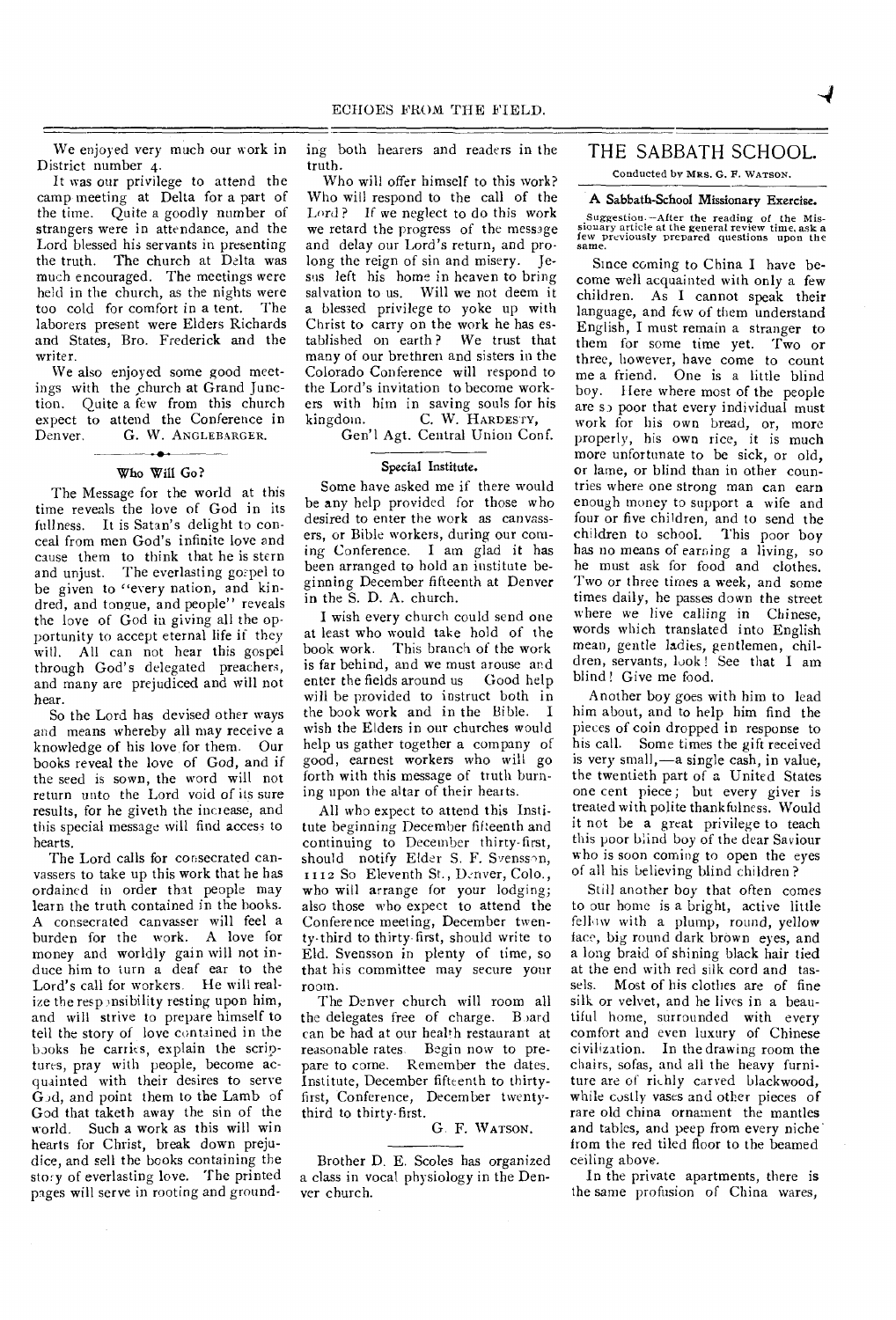while the walls are hung with beautiful pictures, and curiously wrought banners The beds are richly draped with silken tapestries embroidered with fine needle work that suggest how beautiful the curtains of the tabernacle may have been.

But Ling did not always live in such a beautiful home, for these people were not his first parents. When he was born, his people were poor and not able to care for all their children, so this little one was adopted by this wealthy Chinaman. Neither has his present home been free from sadness, for money connot buy the things of chiefest value. Before Ling came to live there, several little children were born, but one after another sickened and died, leaving the home empty and sad. Then Ling, at that time but a few weeks old, was adcpted, and has grown into a fine boy, so helping to heal the wounds death had inflicted. Ia China it is quite common for parents who have more children than they can support, to sell one or more, so gaining means with which to care for the rest. But even yet Ling's mother is a sweet, but sad-faced little woman, for while she gives from her plenty, with a generous hand to needy children the portion of her lost ones, she cannot forget the row of little mounds where her heart's best treasures lie, and she does not know how to find comfort in him who is "the resurrection and the life."

But the boy in whom I am most interested is the boy I know best. Agan was just past sixteen years old when, five months ago, he come to our home to live. He is small for his age, weighing about eighty pounds, and with the gentle ways of a boy who has been his mother's companion. His father was once a wealthy silk manufacturer, but the vessels bearing the products of years were lost at sea, leaving him a poor man before Agan was born. After the father's death, the mother was obliged to part with the family home in exchange for a humbler one in a small village, where with her three children she has since lived.

At sixteen, Agan came to Hong Kong with only his two small hands as capital stock, but feeling that now he was almoat a man, and must bear the responsibility of caring for his mother and younger sister. Coming into a foreign family was a trying experience, as you can readily imagine, if you will picture yourself going to live in a Chinese family. None of us could speak a word of Chinese, and he knew not a bit of English, while

all the custom; and usages of the home, and even the household utensils were entirely strange to him, but he was willing and active, and things got on nicely. He was taught to wash the dishes, rinsing and drying neatly, then to prepare vegetables for cooking, next to sweep and wipe the floors and to dust the furniture; all of which he did so faithfully that we soon came to feel that his services were quite indispensable.

When Agan first came into our home he was a most devout heathen. Once a day, at least, he made his way to a Joss house to worship, and the greater part of his spare time was spent on the veranda or in the open court sitting with half closed eyes and clasped hands, chanting prayers. Little by little, attracted by the songs sung at morning worship, and evening services, he came to sit in our family circle till the company was about to kneel, when he would quickly and quietly slip away, no doubt feeling that to kneel with foreigners would be treason to his own conscience. In all his personal habits and habits of diet, he was true to his convictions with a staunchness and fidelity that won our admiration. Soon he began to finger on the organ the air of "Jesus loves me, this I know," and learned the sound of the words from our little four-year-old boy who loved to stand by singing to his accompaniment. After a few days' practice the two voices joined quite harmoniously in the words, "Jesus loves me, yes, Jesus loves me," the precious truth of which had not once suggested itself to his poor darkened mind. How we longed to unfold to him the redeeming love of which he was singing in a tongue unknown to himself.

The two boys became fast friends, and after the older boy's duties were done, spent hours together, looking at the pictures in "Desire of Ages," and other books. Pictures of Jesus in his infancy, his boyhood, and in his grown up manhood, healing the sick, feeding the hungry, saving his disciples from the storm, blessing the children, and pictures of the Saviour crucified, risen, ascending to heaven, coming in the clouds of heaven, with multitudes of holy angels, were pointed out, and explained to Agan in the simplicity of a little child's language and with the tenderness and warmth of a child's love. Silently the love of Jesus won its own way, and he was often heard to say softly, "Jesusie good, Jesu low (love) baby." After a time he began to inquire of the older members of the

family about this Jesus, and seemed much delighted with his character, so in contrast to the malicious revengeful character of the Gods he had been taught to worship

One Friday evening, after the hour of worship, he sat apart with a serious face, and, as I passed, he said, "Mrs. bon bon I ja Jesusie" (Bye and bye I will worship Jesus). "Will you?" I said, and passed on feeling that it was best to leave him to thoroughly consider the matter. Returning his way, he again stopped me to inquire, "You like I come ja Jesusie?" "Yes, if you love Jesus, he would like you to worship him," I replied. Since that time, now more than two months ago, he has quietly counted himself a follower of Jesus, and we have all felt that he was led by a ltttle child before he could understand enough English to be taught by older members of the family.

One evening as he sat swinging in the hammock singing Christian songs, "I will follow thee my Saviour," "Lonely, no not lonely," "Jesus loves" me," etc., I said "Agan, you think Jesus loves you ?" "I don't know," he replied, his face all bright with smiles, "I know I love Jesusie."

A bit of pork is the dearest morsel on a Chinaman's bill of fare, and he often bought a few cents worth for his tiffin, as luncheon is called in the East, but one day, as he came in with his relish, he noticed, or half guessed that I did not look on it with the same favor, "You no eat?" he inquired. "No," I replied. "Jesusie say no eat? You teach me Jesusie say no eat, I no eat," he said earnestly. "Jesus teaches us it is not good to eat," I explained, and passed on. Several days later, he called my attention to the ordinary food and habits of the pig, and said "I see: Jesue look—see pig do so, he say we no eat." This has seemed to be all the argument on the pork question he has needed. This prompt surrender of his own ideas to the teachings of Jesus is characteristic of all his conduct, and it seems to be his highest ambition to learn English so that he may be able to understand all about the true worship of the true God. His school privileges have been very little, so little in fact that he cannot read his own language with accurate and ready understanding, but he is quick and bright, and we would be glad to see him educated to become a worker for his own people, should this please the Lord.

MRS. J. N. ANDERSON.